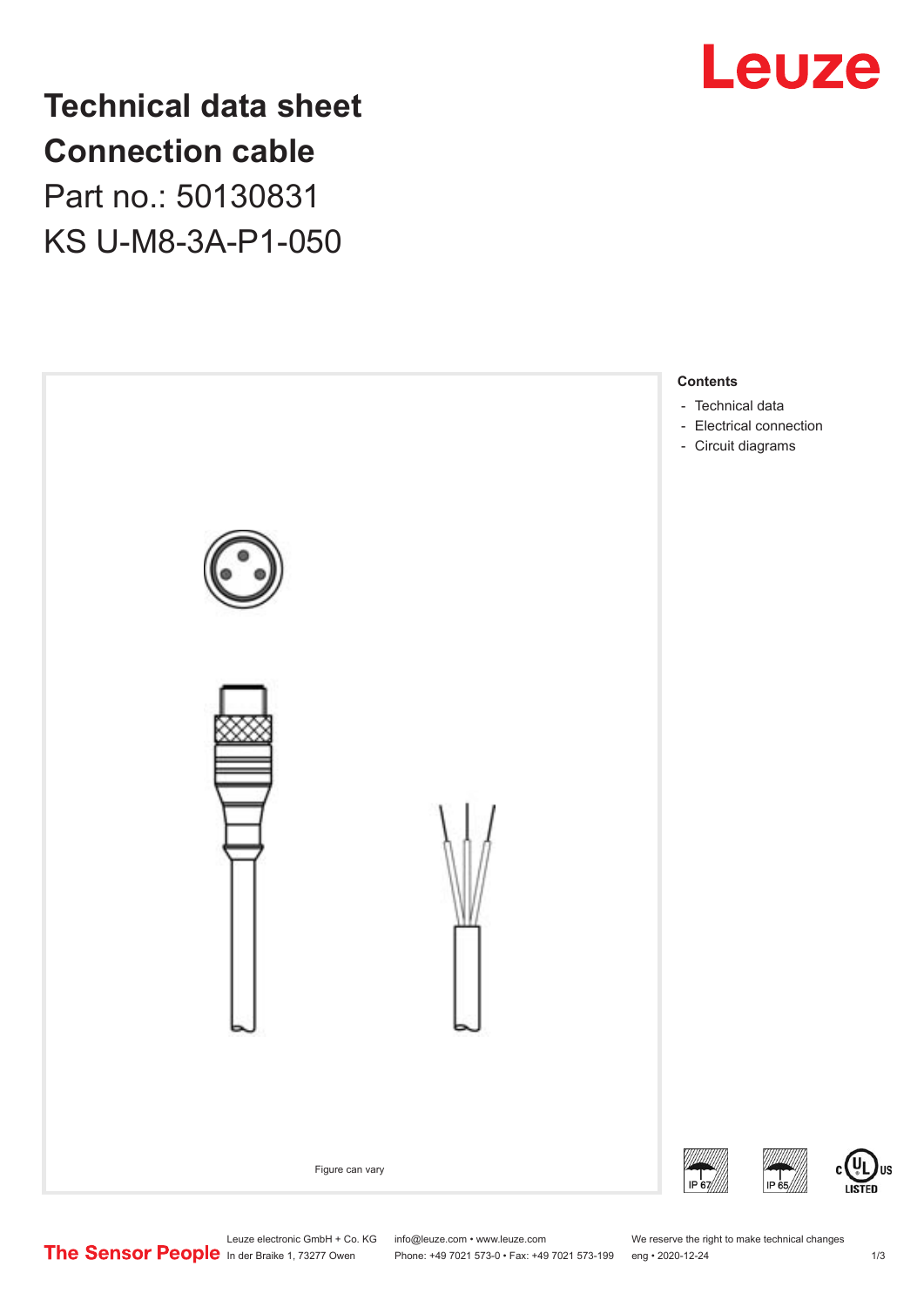## <span id="page-1-0"></span>**Technical data**

#### **Electrical data**

**Performance data**

**Max. 50 V AC / 60 V DC** 

#### **Connection**

| <b>Connection 1</b>                                    |                                                                                                                                                                                                                                |
|--------------------------------------------------------|--------------------------------------------------------------------------------------------------------------------------------------------------------------------------------------------------------------------------------|
| <b>Type of connection</b>                              | Connector                                                                                                                                                                                                                      |
| <b>Thread size</b>                                     | M <sub>8</sub>                                                                                                                                                                                                                 |
| <b>Type</b>                                            | Male                                                                                                                                                                                                                           |
| Handle body material                                   | PUR                                                                                                                                                                                                                            |
| No. of pins                                            | $3 - pin$                                                                                                                                                                                                                      |
| Version                                                | Axial                                                                                                                                                                                                                          |
| Lock                                                   | Screw fitting, nickel-plated diecast zinc,<br>recommended torque 0.6 Nm, self-<br>locking                                                                                                                                      |
| <b>Connection 2</b>                                    |                                                                                                                                                                                                                                |
| <b>Type of connection</b>                              | Open end                                                                                                                                                                                                                       |
|                                                        |                                                                                                                                                                                                                                |
| <b>Cable properties</b><br><b>Number of conductors</b> | 3 Piece(s)                                                                                                                                                                                                                     |
| Wire cross section                                     | $0.25$ mm <sup>2</sup>                                                                                                                                                                                                         |
| <b>AWG</b>                                             | 24                                                                                                                                                                                                                             |
|                                                        | <b>Black</b>                                                                                                                                                                                                                   |
| <b>Sheathing color</b><br><b>Shielded</b>              | N <sub>o</sub>                                                                                                                                                                                                                 |
| Silicone-free                                          | Yes                                                                                                                                                                                                                            |
|                                                        |                                                                                                                                                                                                                                |
| Cable design                                           | Connection cable (open on one end)<br>$4.3 \text{ mm}$                                                                                                                                                                         |
| Cable diameter (external)                              |                                                                                                                                                                                                                                |
| Cable length                                           | 5.000 mm                                                                                                                                                                                                                       |
| <b>Sheathing material</b>                              | <b>PUR</b>                                                                                                                                                                                                                     |
| <b>Wire insulation</b>                                 | <b>PUR</b>                                                                                                                                                                                                                     |
| <b>Traverse rate</b>                                   | Max. 3.3 m/s with horiz. traverse path of<br>5m and and max, acceleration of 5m/s <sup>2</sup>                                                                                                                                 |
| Suitability for drag chains                            | Yes                                                                                                                                                                                                                            |
| Properties of the outer sheathing                      | Free of CFC, cadmium, silicone, halogen<br>and lead, matt, low-adhesion, abrasion-<br>resistant, easily machine-processable                                                                                                    |
| Resistance of the outer sheathing                      | Hydrolysis and microbe resistant, good<br>oil, gasoline and chemical resistance in<br>accordance with VDE 0472 part 803 test<br>B, flame retardant in accordance with UL<br>1581 VW1 / CSA FT1 / IEC 60332-1,<br>IEC 60332-2-2 |
| <b>Torsion suitability</b>                             | ±180° / m (max. 2 mio. cycles with 35<br>cycles / min)                                                                                                                                                                         |

| <b>Width across flats</b>                                       | 9 <sub>mm</sub>          |
|-----------------------------------------------------------------|--------------------------|
| <b>Bending cycles</b>                                           | 5,000,000 Piece(s)       |
| Bending radius, flexible laying, min.                           | Min. 10 x cable diameter |
| Bending radius, stationary laying, min. Min. 5 x cable diameter |                          |
|                                                                 |                          |
| <b>Environmental data</b>                                       |                          |
| Ambient temperature, operation,<br>flexible use                 | $-2580 °C$               |
| Ambient temperature, operation,<br>stationary use               | $-4080 °C$               |
| <b>Certifications</b>                                           |                          |
| Degree of protection                                            | IP 65                    |
|                                                                 | IP 67                    |
| <b>Certifications</b>                                           | c UL US                  |
|                                                                 |                          |
| <b>Classification</b>                                           |                          |
| <b>Customs tariff number</b>                                    | 85444290                 |
| eCl@ss 5.1.4                                                    | 27279201                 |
| eCl@ss 8.0                                                      | 27279218                 |
| eCl@ss 9.0                                                      | 27060311                 |
| eCl@ss 10.0                                                     | 27060311                 |
| eCl@ss 11.0                                                     | 27060311                 |
| <b>ETIM 5.0</b>                                                 | EC001855                 |
| <b>ETIM 6.0</b>                                                 | EC001855                 |
| <b>ETIM 7.0</b>                                                 | EC001855                 |

**Leuze** 

## **Electrical connection**

**Connection 1**

| <b>Type of connection</b> | Connector                                                                             |
|---------------------------|---------------------------------------------------------------------------------------|
| <b>Thread size</b>        | M <sub>8</sub>                                                                        |
| <b>Type</b>               | Male                                                                                  |
| Handle body material      | <b>PUR</b>                                                                            |
| No. of pins               | $3 - pin$                                                                             |
| Version                   | Axial                                                                                 |
| Lock                      | Screw fitting, nickel-plated diecast zinc, recommended<br>torque 0.6 Nm, self-locking |